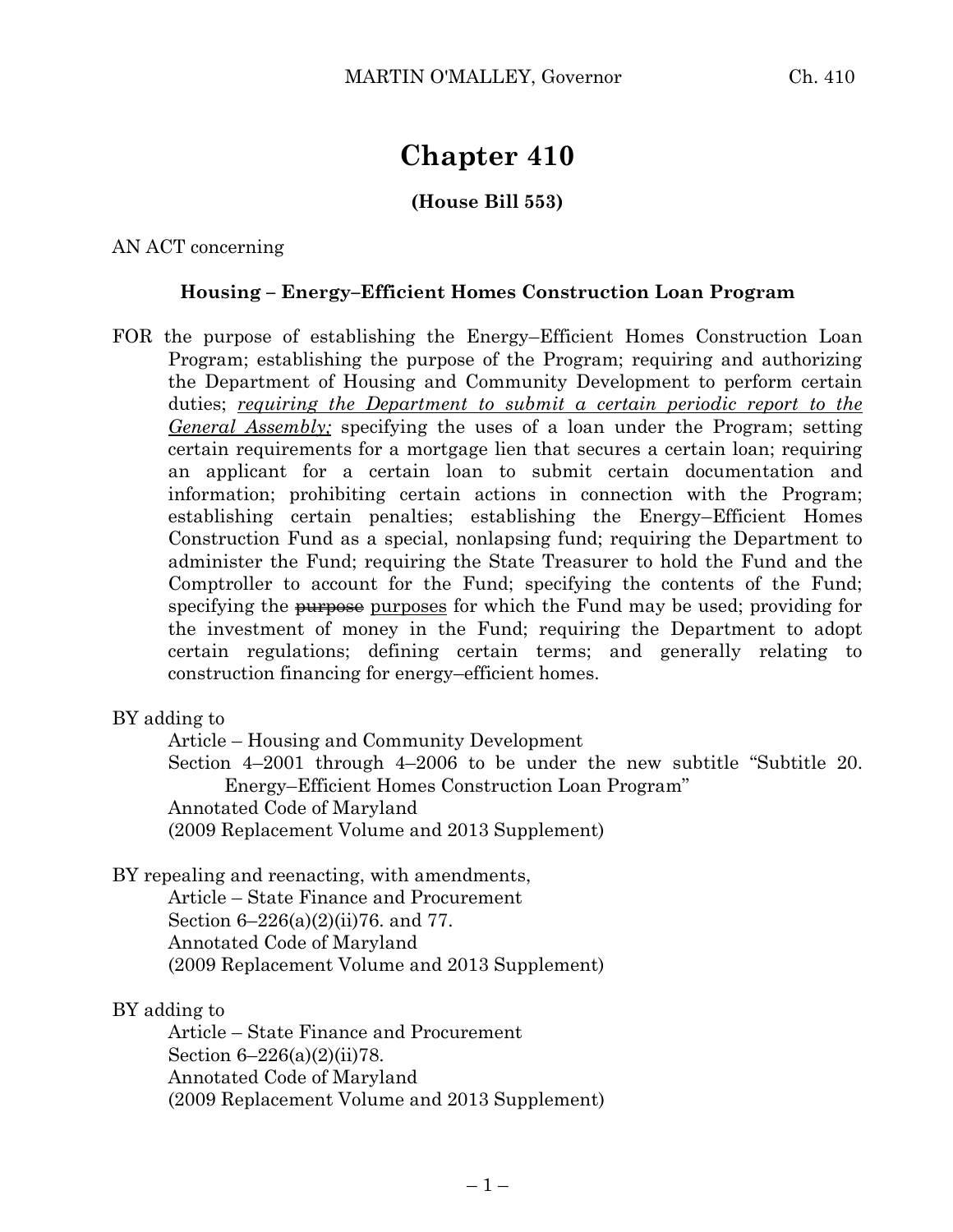SECTION 1. BE IT ENACTED BY THE GENERAL ASSEMBLY OF MARYLAND, That the Laws of Maryland read as follows:

### **Article – Housing and Community Development**

**SUBTITLE 20. ENERGY–EFFICIENT HOMES CONSTRUCTION LOAN PROGRAM.**

**4–2001.**

**(A) IN THIS SUBTITLE THE FOLLOWING WORDS HAVE THE MEANINGS INDICATED.**

**(B) "FUND" MEANS THE ENERGY–EFFICIENT HOMES CONSTRUCTION FUND.**

**(C) "LOW–ENERGY HOME" MEANS A HOME THAT IS DESIGNED TO BE AT LEAST 60% MORE ENERGY EFFICIENT THAN A HOME BUILT TO APPLICABLE BUILDING CODE STANDARDS IN EFFECT BEFORE JULY 1, 2014 ACHIEVES A HOME ENERGY RATING SYSTEM (HERS) INDEX RATING:**

- **(1) OF 50 OR LOWER; OR**
- **(2) AS DETERMINED BY THE DEPARTMENT IN REGULATIONS.**

**(D) "NET–ZERO HOME" MEANS A HOME THAT IS DESIGNED TO PRODUCE AN AMOUNT OF ENERGY IN 1 YEAR THAT IS EQUAL TO THE AMOUNT OF ENERGY THAT THE HOME USES IN 1 YEAR.**

**(E) "PROGRAM" MEANS THE ENERGY–EFFICIENT HOMES CONSTRUCTION LOAN PROGRAM.**

**(F) "SUSTAINABLE COMMUNITY" HAS THE MEANING STATED IN § 6–201 OF THIS ARTICLE.**

**4–2002.**

**(A) THERE IS AN ENERGY–EFFICIENT HOMES CONSTRUCTION LOAN PROGRAM.**

**(B) THE PURPOSE OF THE PROGRAM IS TO PROVIDE CONSTRUCTION LOANS TO PERSONS TO CONSTRUCT LOW–ENERGY HOMES AND NET–ZERO HOMES IN SUSTAINABLE COMMUNITIES.**

**(C) THE PROGRAM SHALL BE OPERATED WITH MONEY IN THE FUND.**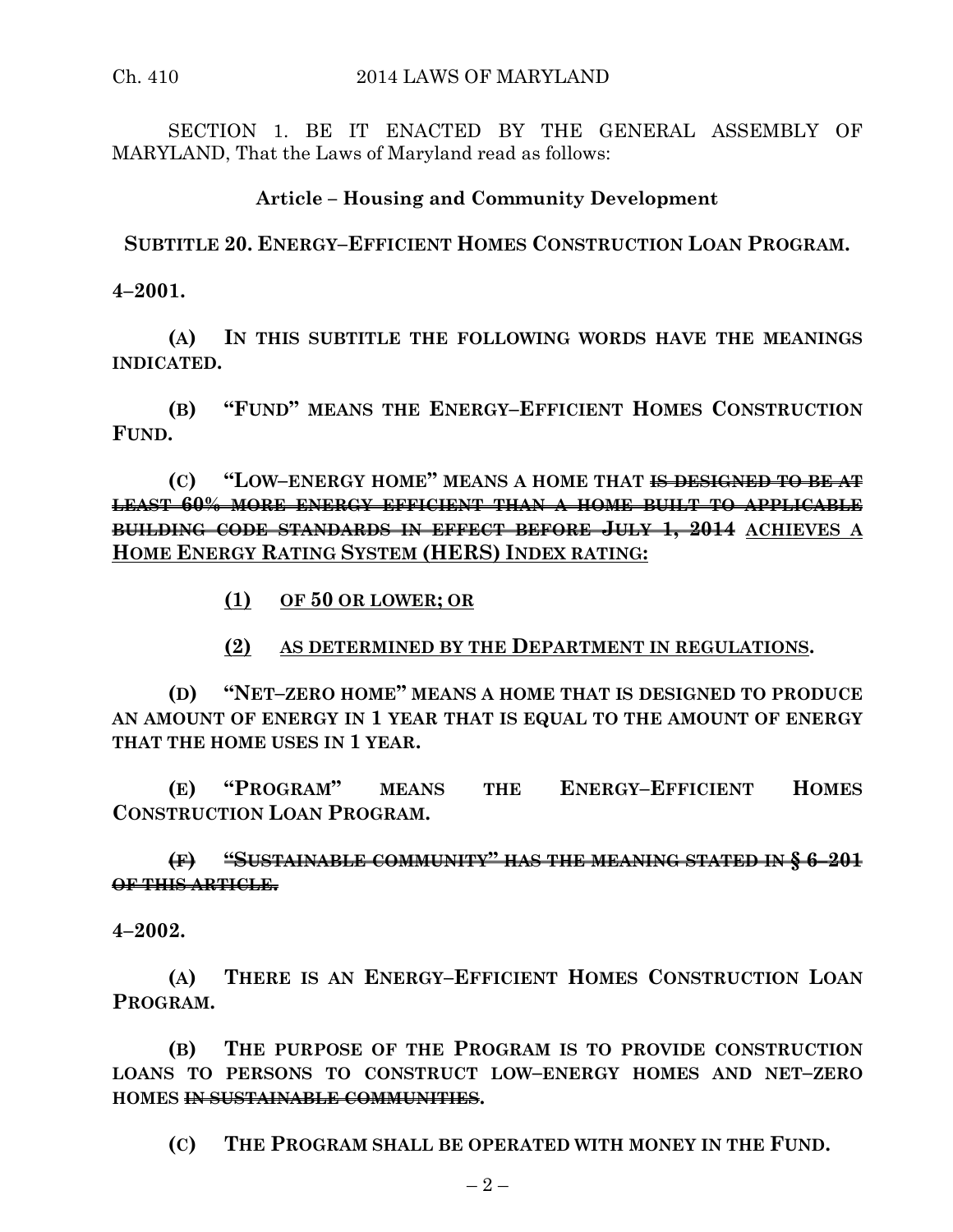**4–2003.**

**(A) THE DEPARTMENT SHALL:**

**(1) ADMINISTER THE PROGRAM;**

**(2) ATTACH TO A PROGRAM LOAN THE TERMS NEEDED TO CARRY OUT THE PROGRAM;**

**(3) ESTABLISH ELIGIBILITY STANDARDS FOR PROGRAM LOANS;**

**(4) ESTABLISH INTEREST RATES THAT MAY BE AS LOW AS 0% OR AS HIGH AS IS REASONABLE TO MAKE THE PROJECT VIABLE; AND**

**(5) ADOPT REGULATIONS TO CARRY OUT THE PROGRAM***, INCLUDING REGULATIONS DESIGNED TO INCREASE PARTICIPATION OF MINORITY BUSINESS ENTERPRISES IN THE PROGRAM***.**

**(B) IN SETTING THE TERMS AND INTEREST RATES FOR PROGRAM LOANS, THE DEPARTMENT MAY:**

**(1) OFFER PREFERRED INTEREST RATES AND TERMS FOR LOANS USED TO FINANCE NET–ZERO HOMES; AND**

**(2) ESTABLISH DIFFERENT INTEREST RATES BASED ON THE PROJECTED ENERGY EFFICIENCY OF THE HOME TO BE CONSTRUCTED.**

**(C) THE DEPARTMENT MAY:**

**(1) CONTRACT FOR SERVICES RELATED TO THE PROGRAM;**

**(2) CONTRACT WITH PRIVATE MORTGAGE SERVICERS TO PERFORM ON BEHALF OF THE DEPARTMENT FUNCTIONS THE SERVICERS ORDINARILY PERFORM, INCLUDING FORECLOSURE AND EMPLOYMENT OF COUNSEL;**

**(3) CHARGE A NONREFUNDABLE APPLICATION FEE AND OTHER CUSTOMARY LOAN FEES;**

**(4) ENTER INTO AGREEMENTS WITH LENDERS OR OTHER ENTITIES TO PROVIDE CREDIT ENHANCEMENT OR COLLECTIVELY LEND MONEY FOR THE CONSTRUCTION OF NET–ZERO AND LOW–ENERGY HOMES;**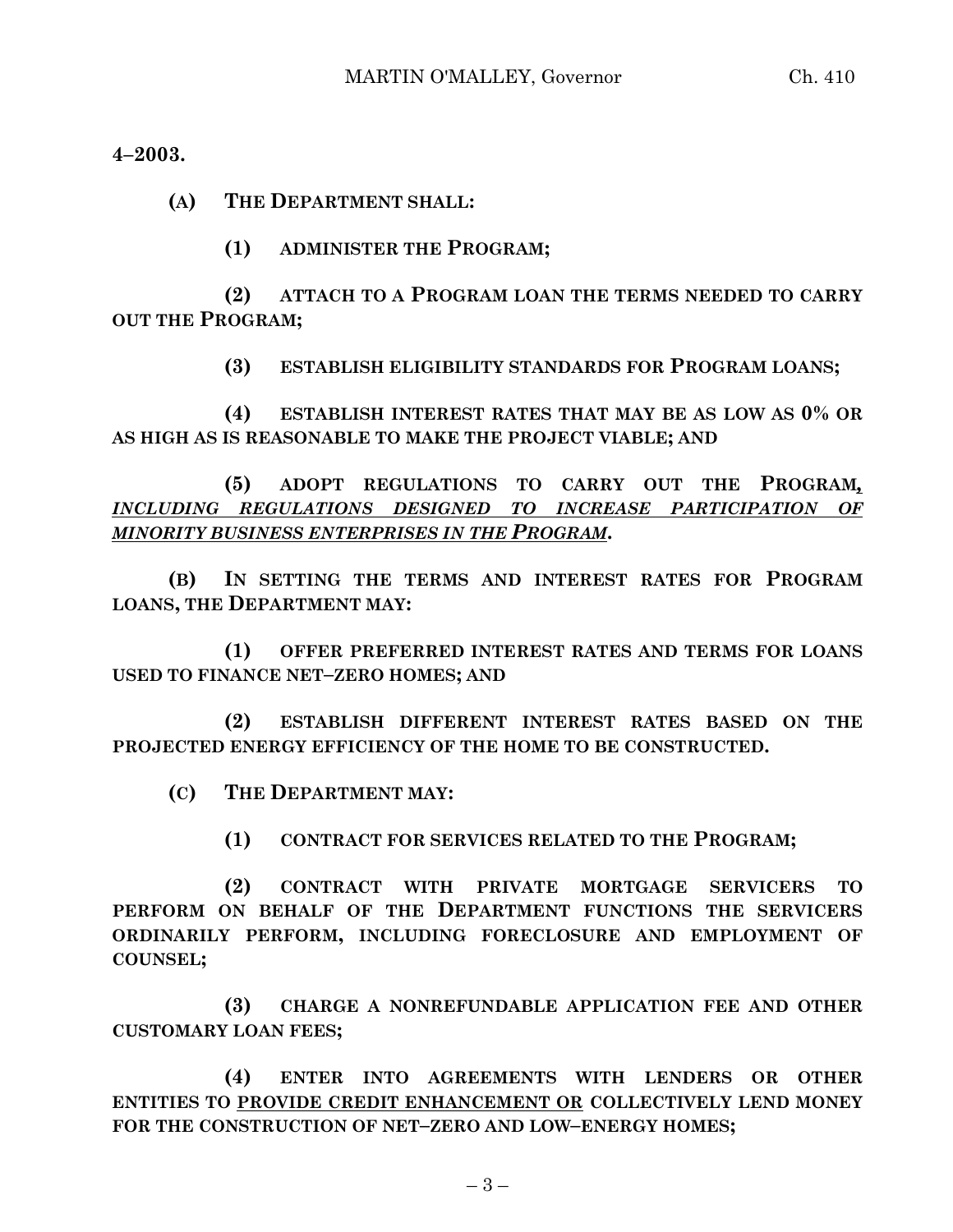**(5) PURCHASE OR COMMIT TO PURCHASE FROM MORTGAGE LENDERS NOTES OR MORTGAGES THAT MEET THE REQUIREMENTS OF THIS SUBTITLE, ANY REGULATIONS ADOPTED UNDER THIS SUBTITLE, AND APPROPRIATE PROGRAM DIRECTIVES;**

**(6) MODIFY THE INTEREST RATE, THE TIME OR AMOUNT OF PAYMENT, OR ANY OTHER TERM OF A PROGRAM LOAN TO FACILITATE REPAYMENT OF THE PROGRAM LOAN AND TO ACHIEVE THE PURPOSE OF THE PROGRAM; AND**

**(7) WITHOUT APPROVAL OR EXECUTION BY THE BOARD OF PUBLIC WORKS:**

- **(I) ASSIGN A MORTGAGE FOR VALUE;**
- **(II) RELEASE A MORTGAGE;**
- **(III) FORECLOSE A MORTGAGE;**

**(IV) ACQUIRE PROPERTY THAT SECURES A LOAN IN DEFAULT; AND**

**(V) ENCUMBER, SELL, OR OTHERWISE DISPOSE OF PROPERTY ACQUIRED IN CONNECTION WITH A LOAN IN DEFAULT.**

*(D) EVERY 6 MONTHS BEGINNING JANUARY 1, 2015, THE DEPARTMENT SHALL SUBMIT A REPORT TO THE GENERAL ASSEMBLY, IN ACCORDANCE WITH § 2–1246 OF THE STATE GOVERNMENT ARTICLE, ON REGULATIONS ADOPTED UNDER SUBSECTION (A)(5) OF THIS SECTION TO INCREASE PARTICIPATION OF MINORITY BUSINESSES IN THE PROGRAM AND THE OUTCOME OF THAT EFFORT.*

**4–2004.**

**(A) PROCEEDS OF A PROGRAM LOAN SHALL BE USED ONLY FOR:**

**(1) PROPERTY ACQUISITION AND DEVELOPMENT COSTS FOR THE CONSTRUCTION OF A NET–ZERO HOME OR LOW–ENERGY HOME IN A SUSTAINABLE COMMUNITY; AND**

- **(2) SETTLEMENT AND CLOSING COSTS.**
- **(B) A PROGRAM LOAN SHALL BE SECURED BY A MORTGAGE LIEN THAT:**
	- **(1) MAY BE SUBORDINATE TO OTHER MORTGAGE LIENS; AND**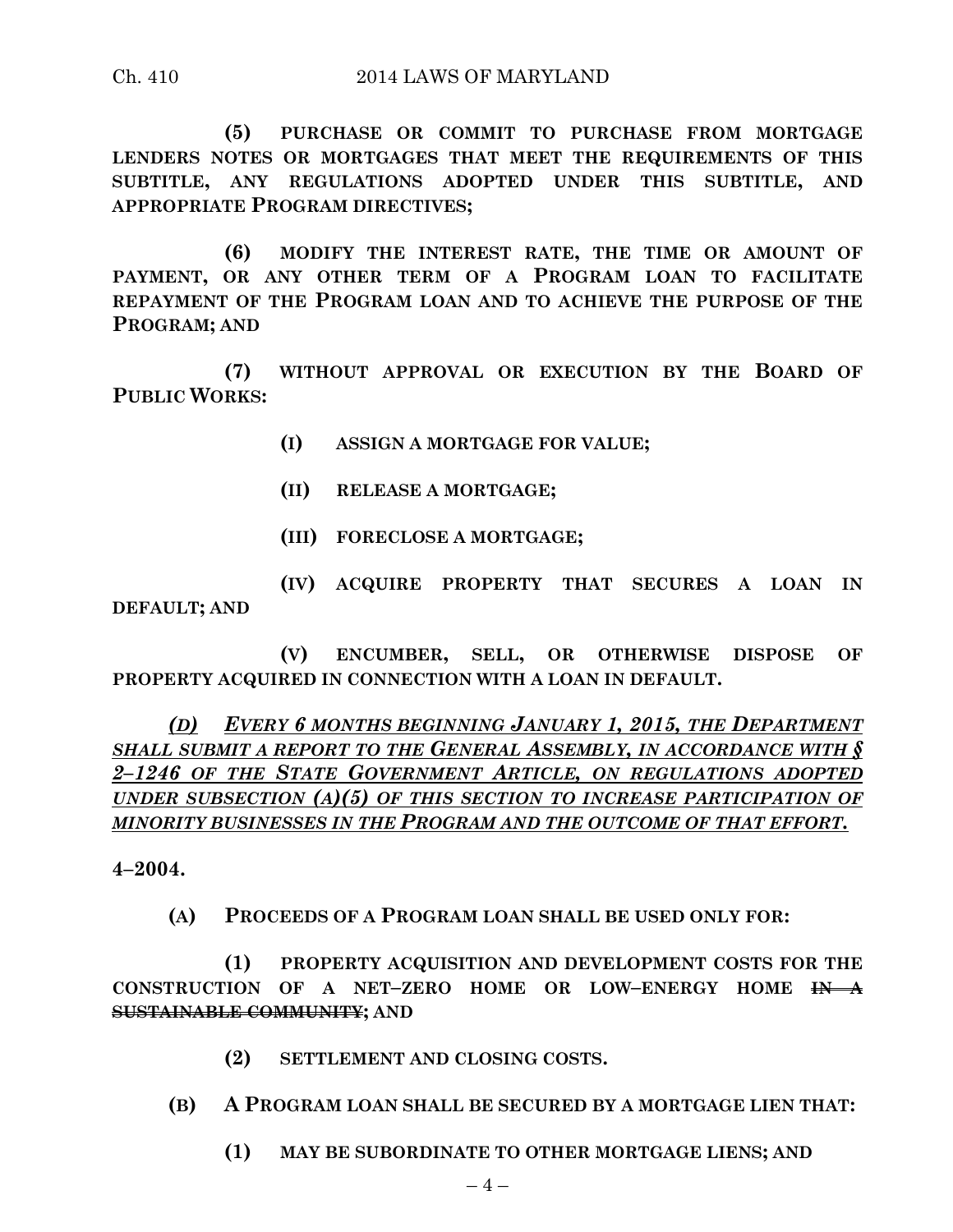**(2) MAY INCLUDE TERMS, INCLUDING DEFERRED PAYMENT OF PRINCIPAL AND INTEREST, THAT THE DEPARTMENT CONSIDERS NECESSARY TO MAKE THE PROJECT VIABLE.**

**(C) TO APPLY FOR A LOAN UNDER THIS SUBTITLE, AN APPLICANT SHALL SUBMIT:**

**(1) A COMPLETED APPLICATION IN A FORM THAT THE DEPARTMENT REQUIRES;**

**(2) INFORMATION ON PROJECTED ENERGY USAGE, PROJECT DESIGN, AND MARKETING DATA; AND** 

**(3) ANY OTHER INFORMATION OR DOCUMENTATION THAT THE DEPARTMENT CONSIDERS NECESSARY TO MAKE A DETERMINATION ON THE LOAN.**

**(D) THE DEPARTMENT MAY GIVE A PREFERENCE TO AN APPLICATION FOR:**

**(1) A NET–ZERO HOME; OR**

**(2) A PROJECT THAT INCLUDES FINANCING FROM OTHER SOURCES IN ADDITION TO THE PROGRAM LOAN.**

**4–2005.**

**(A) (1) A PERSON MAY NOT KNOWINGLY MAKE OR CAUSE TO BE MADE A FALSE STATEMENT OR REPORT IN A DOCUMENT REQUIRED TO BE SUBMITTED TO THE DEPARTMENT UNDER AN AGREEMENT RELATING TO A PROGRAM LOAN.**

**(2) A LOAN APPLICANT MAY NOT KNOWINGLY MAKE OR CAUSE TO BE MADE ANY FALSE STATEMENT OR REPORT TO INFLUENCE AN ACTION OF THE DEPARTMENT ON A PROGRAM LOAN APPLICATION OR A PROGRAM LOAN ALREADY MADE.**

**(B) A PERSON WHO VIOLATES THIS SECTION IS GUILTY OF A MISDEMEANOR AND ON CONVICTION IS SUBJECT TO IMPRISONMENT NOT EXCEEDING 5 YEARS OR A FINE NOT EXCEEDING \$50,000 OR BOTH.**

**4–2006.**

**(A) THERE IS AN ENERGY–EFFICIENT HOMES CONSTRUCTION FUND.**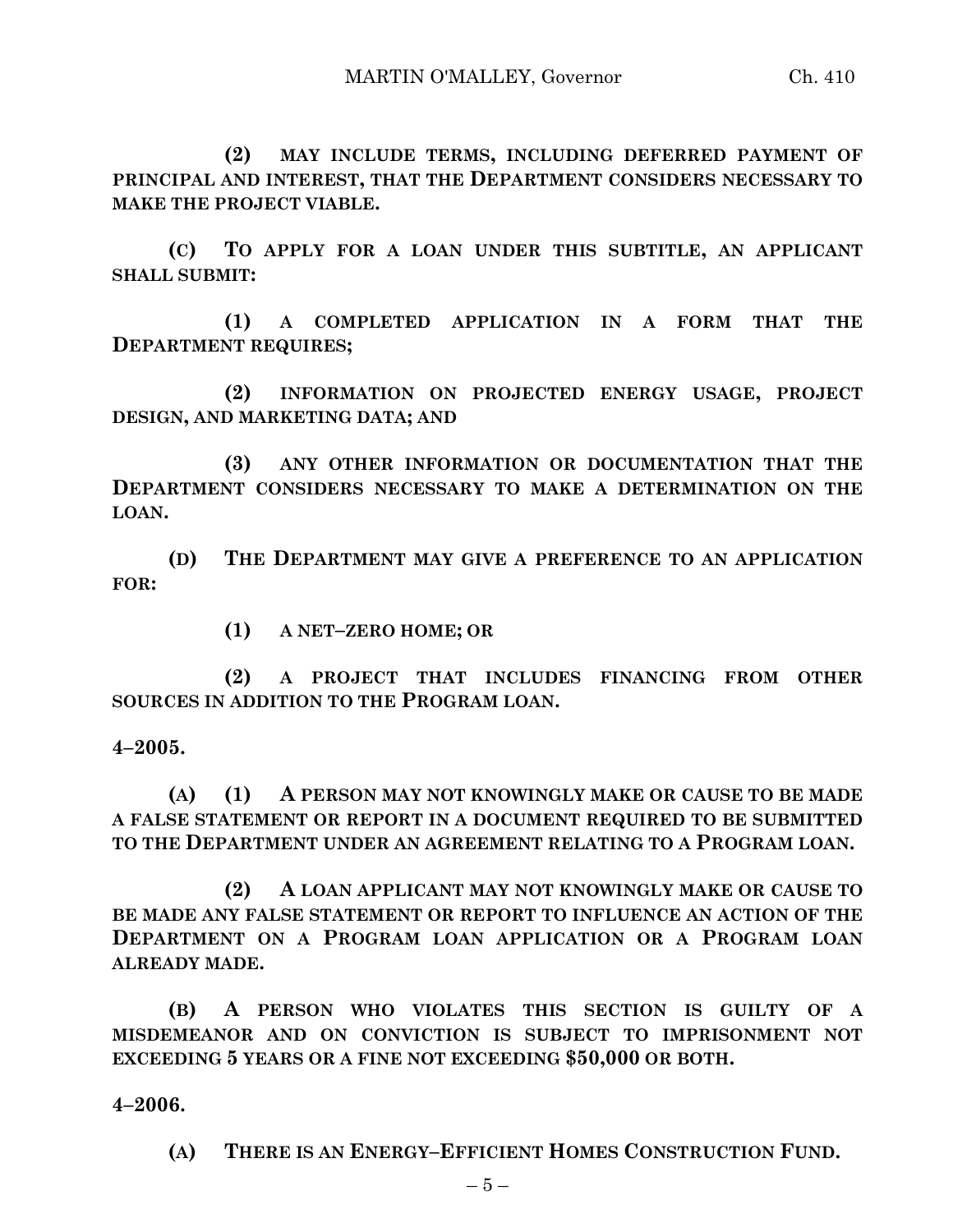**(B) THE DEPARTMENT SHALL ADMINISTER THE FUND.**

**(C) (1) THE FUND IS A SPECIAL, NONLAPSING FUND THAT IS NOT SUBJECT TO § 7–302 OF THE STATE FINANCE AND PROCUREMENT ARTICLE.**

**(2) THE STATE TREASURER SHALL HOLD THE FUND SEPARATELY, AND THE COMPTROLLER SHALL ACCOUNT FOR THE FUND.**

**(D) THE FUND CONSISTS OF:**

**(1) MONEY APPROPRIATED IN THE STATE BUDGET TO THE FUND;**

**(2) REPAYMENTS OR PREPAYMENTS OF PRINCIPAL AND PAYMENTS OF INTEREST ON LOANS MADE UNDER THE ENERGY–EFFICIENT HOMES CONSTRUCTION LOAN PROGRAM;**

**(3) INVESTMENT EARNINGS OF THE FUND; AND** 

**(4) ANY OTHER MONEY FROM ANY OTHER SOURCE ACCEPTED FOR THE BENEFIT OF THE FUND.**

**(E) THE DEPARTMENT MAY USE THE FUND ONLY TO:**

- **(1) PAY EXPENSES OF THE PROGRAM; AND**
- **(2) PROVIDE CREDIT ENHANCEMENT UNDER THE PROGRAM; AND**
- **(3) MAKE OR PURCHASE LOANS UNDER THE PROGRAM.**

**(F) (1) THE STATE TREASURER SHALL INVEST THE MONEY OF THE FUND IN THE SAME MANNER AS OTHER STATE MONEY MAY BE INVESTED.**

**(2) ANY INVESTMENT EARNINGS OF THE FUND SHALL BE PAID INTO THE FUND.**

#### **Article – State Finance and Procurement**

6–226.

(a) (2) (ii) The provisions of subparagraph (i) of this paragraph do not apply to the following funds: